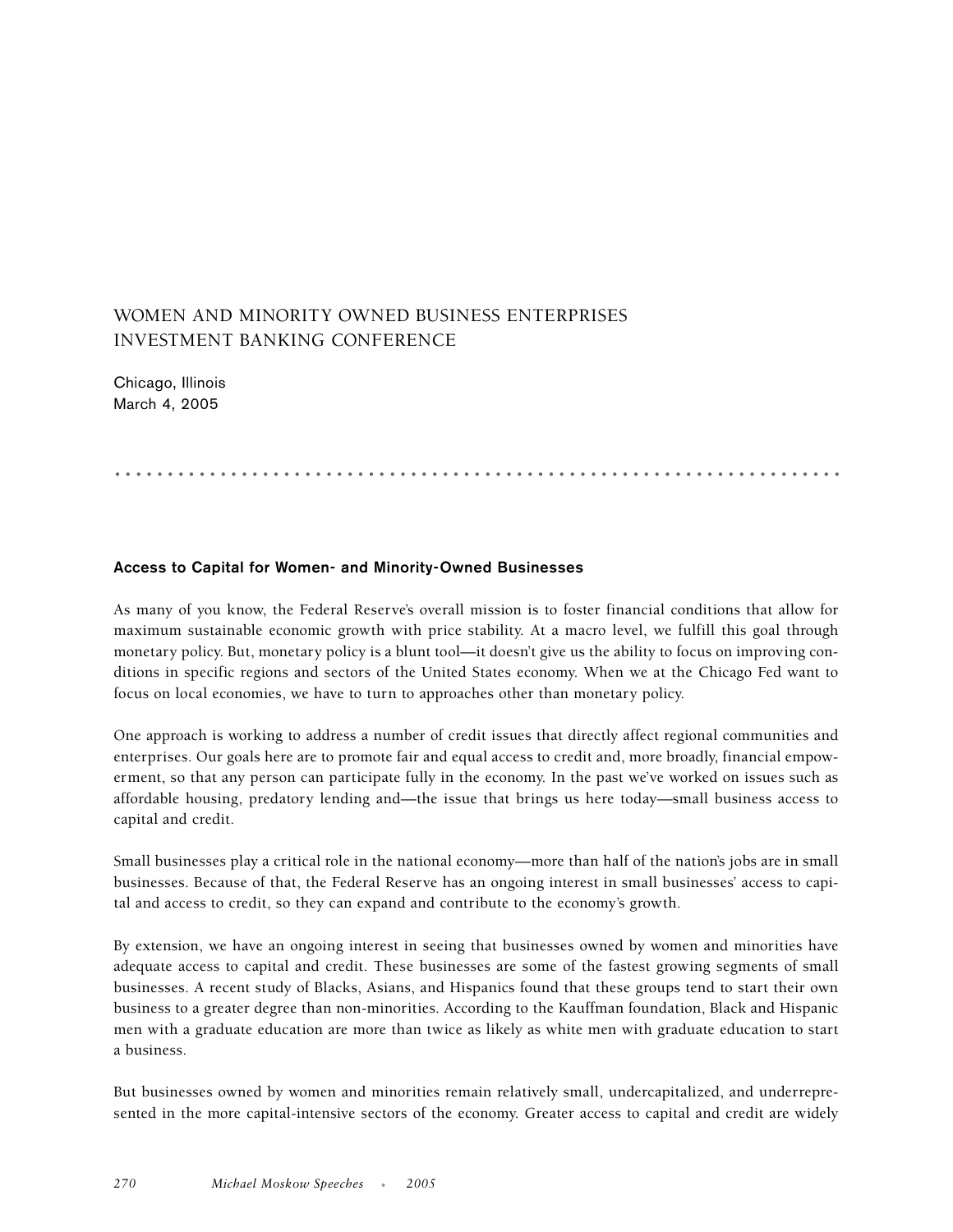reported to be the number one obstacle to faster growth for these firms, with greater access to opportunities in the corporate supply chain a close second.

So today, I'd like to share some of our observations on small businesses in general and the unique needs of small businesses owned by women and minorities. And I'd like to tell you about our activities as a bank supervisor and our activities as a catalyst to assist these businesses.

In order to help us understand the nature and needs of small businesses, the Federal Reserve periodically collects detailed information on financial and other characteristics of a nationally representative sample of businesses. The most recent Survey of Small Business Finances revealed a number of interesting facts. For example:

- Small business firms rely heavily on commercial banks at every stage of growth, because they have less access to public investment markets. In fact, commercial banks are the single most important source of financing for most small business firms.
- Small businesses' relationship with their bank continues to play an important role in commercial bank lending.
- Banks rely more heavily on financial information about the owner when they make small business lending decisions.

The survey also reveals some distinctions in the access to capital for businesses owned by women and minorities:

- Firms owned by Blacks tend to have younger owners who have fewer years of experience and poorer credit histories.
- Compared to men, women rely more on personal credit cards and capital from friends and family to finance their business.
- Firms owned by minorities, particularly those owned by Blacks, are far less likely to obtain credit from financial institutions, even after considering differences in size, maturity, and invested capital.

More generally the survey suggests that businesses owned by women and minorities tend to be undercapitalized relative to other businesses, something we hear anecdotally from many sources.

Any firm with limited access to capital and credit faces limited opportunities. For example, minority-ownership tends to be concentrated in industries, such as services and retail trade, where capital expenditures for equipment are very low, and under-represented in sectors, such as manufacturing, which require greater capital investments.

Perhaps this is why minority firms are smaller—both in terms of annual revenues and the number of employees. According to the Minority Business Development Agency, the average minority-owned firm has only half the annual revenues and only  $\frac{2}{3}$  the number of employees as the average non-minority owned firm.

Of course, part of the solution to enhancing credit to underserved communities involves understanding the entire lending process. From the lenders' side, the obstacles to small business lending can be formidable.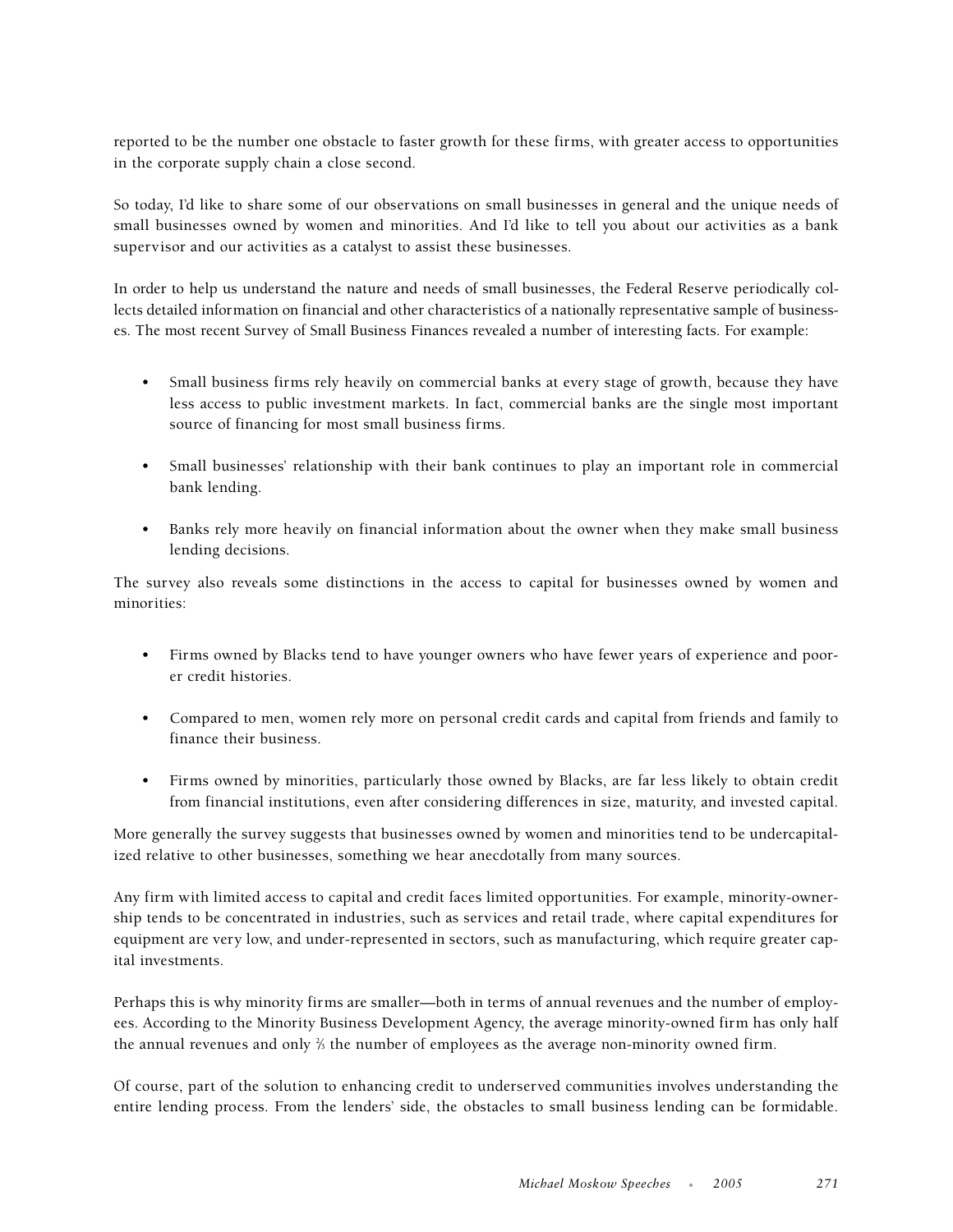There are a number of reasons why lending to a small business—regardless of the race or gender of the owner—is challenging for banks. Small businesses are very susceptible to swings in the economy and have a much higher failure rate than larger operations. The extreme diversity of small businesses and the diversity of their uses of borrowed funds make it hard for banks to develop general standards for assessing small business loans. In addition, small businesses have less extensive, and sometimes less reliable, financial information for banks to base their lending decisions. And even after a loan has been made, small business loans require more active monitoring than loans to larger firms. But in spite of these obstacles, many banks conduct small business lending safely and profitably. Also, recent trends—such as the use of credit scoring and increased non-bank competition for small business loans—should favorably affect the cost and supply of credit to small businesses.

As a bank supervisor responsible for the safety and soundness of banks, the Federal Reserve wants banks to get their credit decisions right. We'd like them to have appropriate credit standards—not too loose and not too tight. We don't want banks to fund businesses that are not sound—that could lead to loan losses that might undermine bank earnings and capital, as well as potentially lead to losses for depositors. We also don't want banks to deny credit to sound businesses—that way, banks could lose potentially profitable opportunities, and the economy as a whole could suffer.

One thing that can distort credit decisions is discrimination. The Federal Reserve is responsible for promoting fair and equal access to credit. We keep a watchful eye out for evidence of non-financial factors that lead to persistently different credit access for businesses owned by women and minorities. Any discrimination by lenders to small businesses, in addition to being inequitable, would restrict the flow of capital, leave viable economic activity under-funded, and reduce the performance and efficiency of the markets in which they operate. We at the Federal Reserve will continue to examine banks to ensure that they are complying with fair lending laws and that they are operating in a safe and sound manner.

Beyond our supervisory role, we conduct research related to the availability and constraints on credit for small businesses. For example, we researched small businesses in two minority neighborhoods—a Black neighborhood and a Hispanic neighborhood—to see how they financed their businesses and how they used trade credit. We found that these small businesses use informal networks to finance and grow their businesses. We also found that they make little use of trade credit.

We are also actively involved in a number of efforts to help expand the supply of credit available to women and minorities, including the CDFI network and the federal government's New Markets Tax Credit program. CDFIs, or community development financial institutions, are directly relevant to today's discussion. A CDFI is a private organization whose primary mission is to provide loans to or invest in underserved communities and markets.

In order to sustain their role in the economy and lessen their need for subsidies, CDFIs are expected to earn profits. However, they are not profit maximizing. CDFIs take big risks, have flexible underwriting policies, provide additional technical assistance, and sometimes offer below-market terms, so their returns are not as high as traditional financial institutions'. Rather than pursuing high returns, the CDFIs' most important goal is to serve consumers and businesses once considered 'high-risk' or 'unconventional' and help them move into the financial mainstream. We at the Federal Reserve fully support this goal. There are 37 CDFIs certified in Illinois, many of which offer small business loan products and support services. In 2003 alone, seven of the CDFIs in Illinois made nearly 200 business loans totaling \$6 million, and their portfolios at the end of year included 345 business loans.